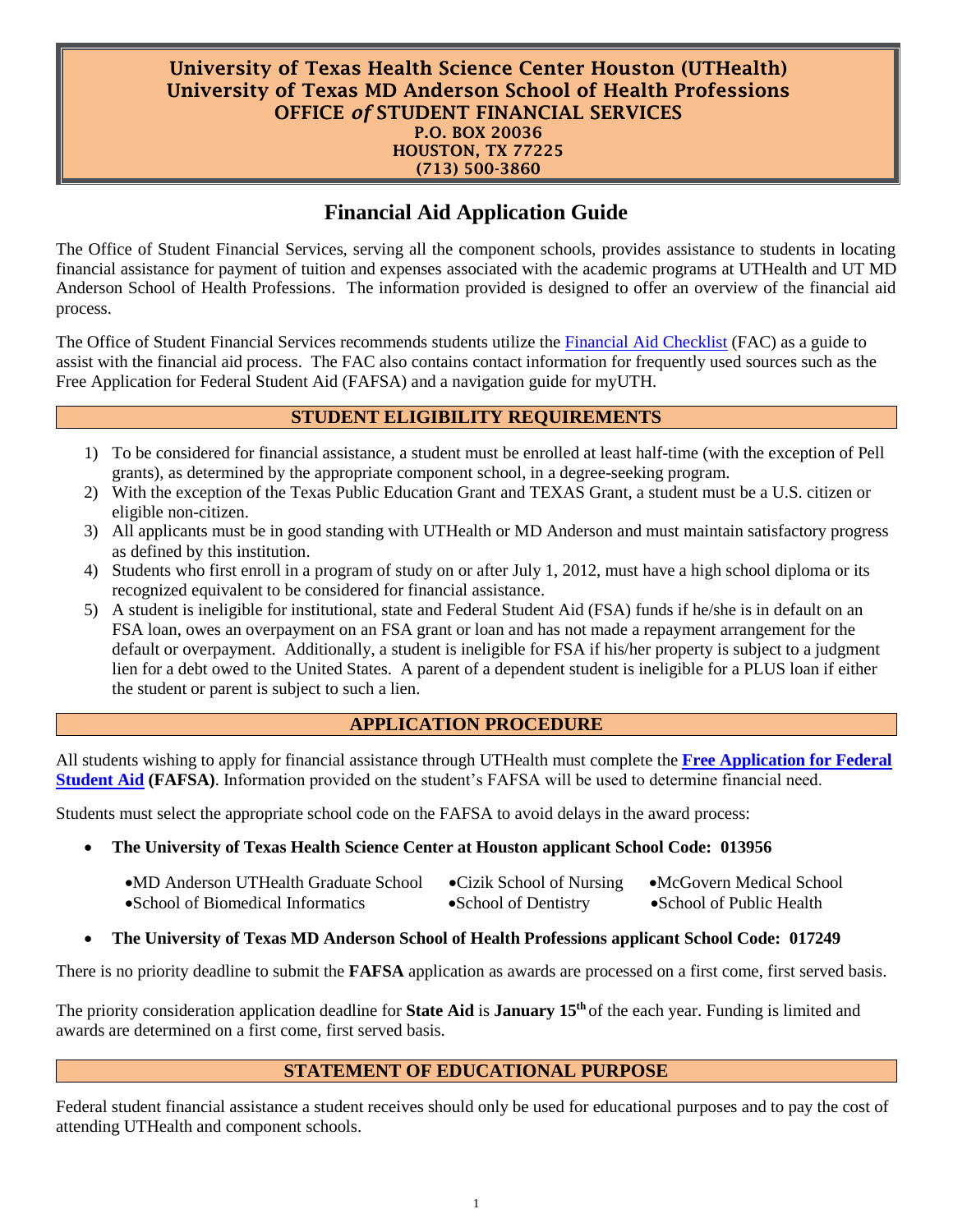# **DETERMINATION OF A FINANCIAL AID OFFER**

The majority of financial assistance awarded to students is based on *financial need*. When a student demonstrates financial need, his/her personal and family resources are shown as insufficient in meeting the cost of attending the institution. In determining financial need, two items are viewed:

- [Cost of Attendance](https://www.uth.edu/sfs/cost-of-attendance.htm)
- Expected student/family contribution

The cost of attendance is represented in the form of a student budget. The budget consists of two main components: educational expenses and living expenses. The educational expense component is composed of tuition, fees, books and supplies and is based on the student's program of study and tuition rate (i.e., resident, nonresident). The living expense component is composed of allowances for room and board, transportation and personal expenses and is based on the student's expected period of enrollment for the academic year.

The financial aid COA and financial aid offers are estimated based on anticipated full-time [enrollment.](https://www.uth.edu/sfs/policies-and-disclosures/enrollment_credit_hours.htm) For periods less than full-time, the budget and financial aid offers (Pell grants and loans) are adjusted according to the hours enrolled at the end of [add/drop](https://www.uth.edu/registrar/current-students/registration/registration-schedule.htm) period for each term. **You will be expected to resolve any overpayment of financial aid (Pell grants and loans) that resulted from a reduction in enrollment hours**. The outstanding balance will be reflected on your student account. Students must be enrolled at least half-time in order for loans to disburse. Academic students must be enrolled for both 6-week sessions at the beginning of the term to receive summer financial aid disbursements.

The Expected Family Contribution (EFC) is determined from the information provided on the Free Application for Federal Student Aid (FAFSA). The U.S. Department of Education analyzes the information on the FAFSA and performs a federal standardized needs analysis calculation. To arrive at the student's financial need, the EFC, as determined by the need analysis calculation, is subtracted from the student's budget. The remaining amount is the financial need of the student.

Once the student's need has been determined, a financial aid offer may be made. The offer is packaged based on the student's financial need, federal, state and institutional eligibility requirements governing each aid program and availability of funds.

# **VETERANS AND SERVICE MEMEBERS**

To initiate the application process for Veterans Benefits such as Post 9/11 GI Bill, Vocational Rehab and Veterans Education Assistance Program (VEAP), we recommend all veterans contact the Veterans Coordinator, Winston Matranga, in the Registrar's Office at (713) 500-3351.

Veterans applying for federal financial aid funds are encouraged to contact their assigned financial aid counselor prior to the beginning of the award process. The [financial aid counselor](https://www.uth.edu/sfs/contact.htm) will explain the funding sources available to you while at UTHealth or UT MD Anderson School of Health Professions. Counselors/Veterans Coordinator will also assist the service member in using the following decision-making tools prior to enrollment:

Tuition Assistance (TA) DECIDE: <https://www.dodmou.com/TADECIDE/InstitutionDetails?opeidNumber=00495100> Paying for College: <https://www.consumerfinance.gov/paying-for-college/> College Scorecard: <https://collegescorecard.ed.gov/> College Navigator: <https://nces.ed.gov/collegenavigator/>

The Financial Aid Shopping Sheet (Shopping Sheet) is available to self-identified veterans who apply for financial aid. The Shopping Sheet contains estimated figures that are meant to help veterans easily compare financial aid packages offered by different institutions, and ultimately make an informed decision on where to invest in their higher education. The information included in the Shopping Sheet is meant to supplement the financial aid award notice.

For questions regarding the financial aid application process or the Shopping Sheet, contact the Office of Student Financial Services at (713) 500-3860.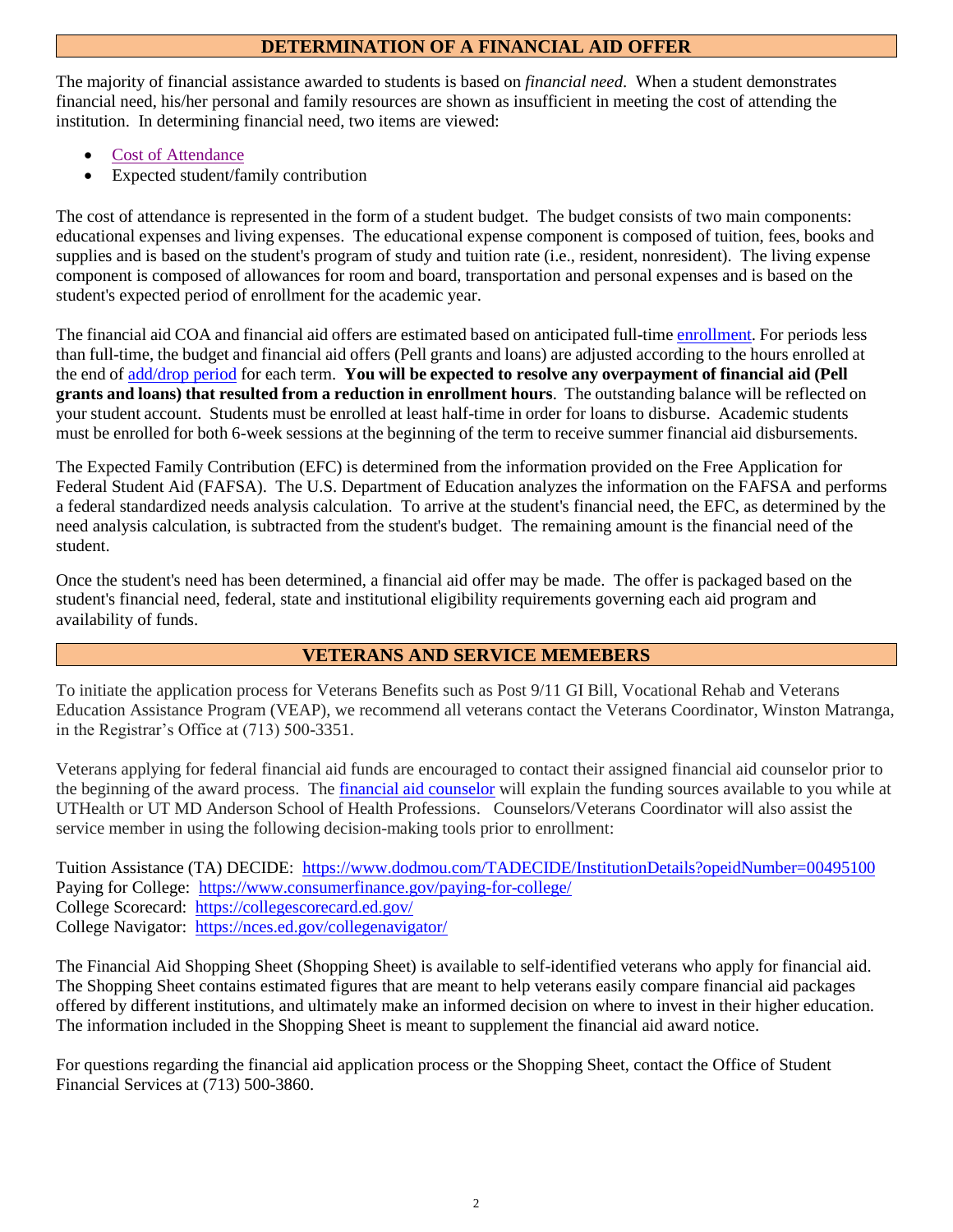# **FINANCIAL AID OFFER NOTIFICATION**

Once an applicant is accepted for admission and has completed all documents necessary in applying for financial assistance, the application is processed to determine a Financial Aid Offer. A Financial Aid Offer is sent to the student via the student's school email when the offer has been determined.

The Financial Aid Offer informs the student of: the student's budget, expected student/family contribution, financial need, the financial aid programs offered and the expected disbursement schedule. The student may accept or decline the financial aid offer using myUTH. The Financial Aid Offer Supplement referred to in the Financial Aid Offer is a must read to avoid disbursement delays.

In accepting the offer, the student should be aware of the conditions of the award agreement and the repayment terms on any loans awarded. If there are any questions regarding the terms or conditions of the agreement, the student should contact the Office of Student Financial Services at (713) 500-3860.

If the award is refused, the student must decline the offer on myUTH or submit a signed written request declining the offer.

# **FINANCIAL AID DISBURSEMENTS**

The release of financial aid funds typically occurs the week before the start of each semester. To determine whether financial aid funds will be available for the academic term, a student should refer to his/her Financial Aid Offer. The Financial Aid Offer will provide the disbursement schedule for the financial aid funds.

Students receiving grants/scholarships are not required to complete any additional financial aid procedures for the awarding process as *all* grant funds are accepted on the student's behalf by the Office of Student Financial Services.

Students anticipating borrowing a federal student loan are required to complete the Master Promissory Note (MPN) and Entrance Counseling specific to Direct Loans prior to loan disbursement. More information pertaining to the Direct Loan MPN and Entrance Counseling requirements may be found in the MPN and Entrance Counseling sections of this guide.

Students accepting institutional loans are required to complete and submit to the Office of Student Financial Services the loan documents specific to that loan prior to loan disbursements.

All funds received will be applied against charges currently due on the student's account. If a credit balance exists after financial aid or other resources have been applied to outstanding tuition and fee charges, student refunds will be processed. Students may receive refunds in the following ways:

- **[Direct Deposit](https://inside.uth.edu/finance/bursars/student/faq.htm)**
- Paper Check

**Medical (MD) and Dental (DDS) Students** using the [installment plan](https://inside.uth.edu/finance/bursars/student/faq.htm) to pay tuition and fees must request the payment plan through the Bursar's Office or log on to myUTH *prior* to disbursement of any financial aid funds. This will ensure the funds are applied to charges that are currently due rather than the full amount of tuition and fees. For more information on the installment plan, contact the Bursar's Office at (713) 500-3088.

**All students must be registered for the number of hours necessary to maintain eligibility for financial aid, as determined by the student's program of study and type of funds awarded, be in good academic standing, have no outstanding HOLDS on record, tuition and fees must be paid as well as emergency loan(s), and a picture ID must be shown before any financial aid paper check(s) are released.**

# **REVISION OR CANCELLATION OF FINANCIAL AID**

UTHealth reserves the right to revise or cancel financial aid due to changes in a student's financial, enrollment and/or satisfactory progress status.

UTHealth reserves the right to revise an award should allocations of federal, state and/or institutional funds be reduced below anticipated funding levels. Every effort will be made to supplement the reduction in the student's award with other resources which may be available should this occur.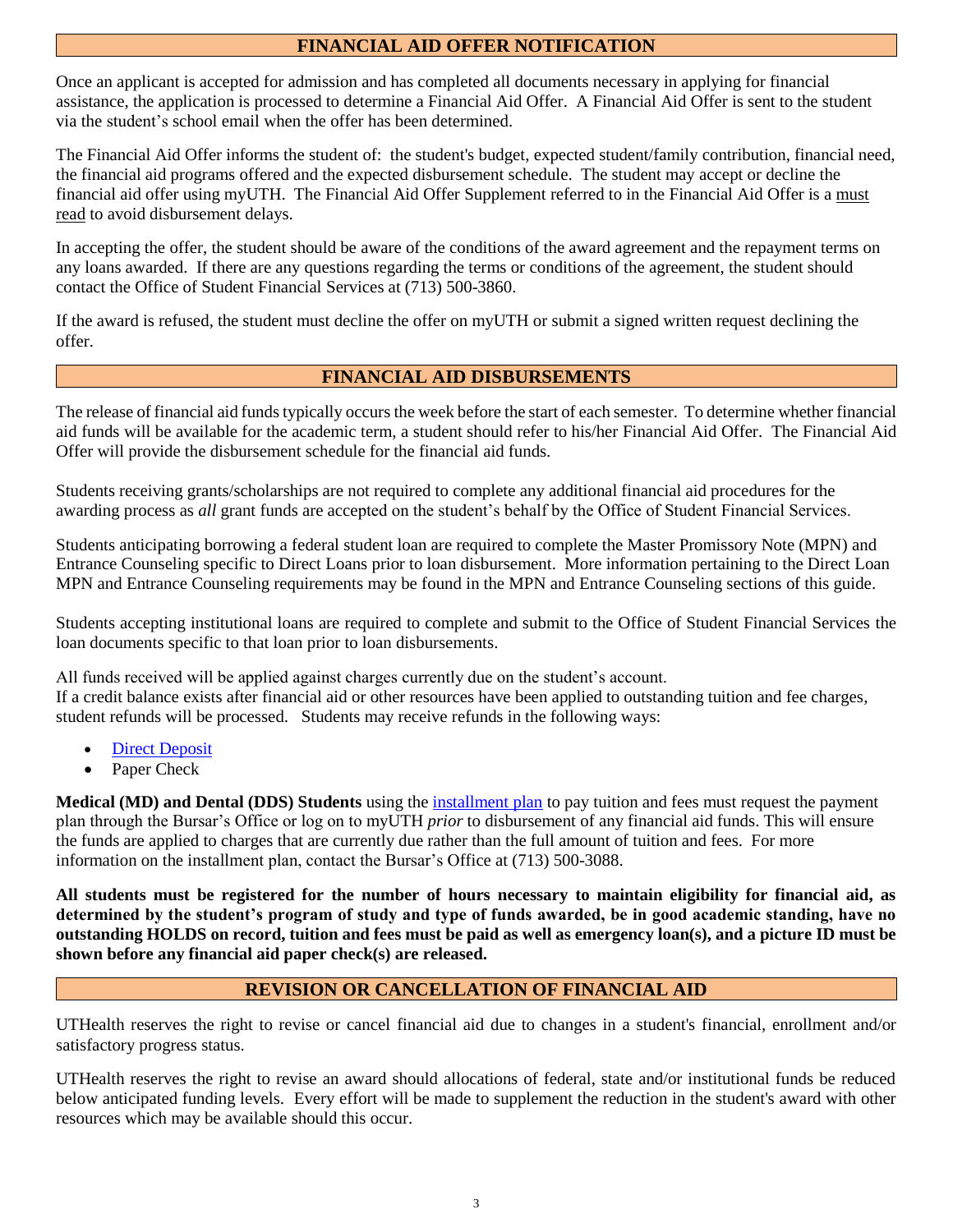### **DIRECT LOAN MASTER PROMISSORY NOTE (MPN)**

UTHealth and MDA participate in the William D. Ford Federal Direct Loan Program. Direct loans help meet a student's cost of attending school. **Borrowing a student loan is optional.** *All* borrowers who anticipate borrowing a federal student loan are required to complete the Master Promissory Note (MPN) specific to Direct Loans. This MPN is available through online services provided by the Department of Education: [studentaid.gov.](https://studentaid.gov/)

**Note**: Continuing financial aid recipients who previously completed the MPN specific to Direct Loans within the last 10 years are not required to complete the MPN again unless requested by the Office of Student Financial Services.

### **ENTRANCE COUNSELING**

**First-time Federal Direct Stafford Loan borrowers** (Subsidized/Unsubsidized/PLUS) must complete financial aid Entrance Counseling prior to the disbursement of student loans. Entrance Counseling is *not required* for Parent PLUS loan borrowers unless the PLUS loan is approved by obtaining an endorser or through the reconsideration process. Entrance Counseling for Direct Loans is available through online services provided by the Department of Education: [studentaid.gov](https://studentaid.gov/)

**Continuing Federal Direct Stafford Loan borrowers** (including transfer students) are not required to complete financial aid Entrance Counseling each year after the initial forms have been completed. However, we do encourage students to complete the Financial Awareness Counseling Tool (FACT) prior to accepting loan awards. This tool will provide students with repayment and financial planning strategies. FACT is available at [studentaid.gov.](https://studentaid.gov/)

**Perkins Loan borrowers** are required to complete Perkins Entrance Counseling on the [Mapping Your Future](http://mappingyourfuture.org/oslc/counseling/index.cfm?act=Intro&OslcTypeID=3) website.

**Department of Health and Human Services (DHHS) Loan borrowers** must complete the Entrance Counseling for your specific DHHS loan *annually*. These types of loans include: Health Professions Student Loan, Loans for Disadvantaged Students, and Nursing Student Loans. Entrance [Counseling](https://www.uth.edu/sfs/financial-aid/entrance-counseling.htm) for DHHS loans is available through the University website.

## **THE VERIFICATION PROCESS**

In general, students selected for verification by the Department of Education are required to submit documentation to support information reported on the FAFSA. All documents required for verification must be submitted to Student Financial Services at:

#### **UTHealth ∙ Office of Student Financial Services ∙ P.O. Box 20036 ∙ Houston, TX 77225 Phone (713) 500-3860 ∙ Fax (713) 500-3863**

It is the student's responsibility to confirm the receipt of documents by Student Financial Services. Verification documents should not be sent to the Department of Education.

Documents received will be checked against the student's FAFSA application data within 30 days once the official review process has begun. If corrections are needed, the school will make the corrections and/or necessary updates. Students will receive a correction notice (paper or electronic SAR) from DOE. In addition, Student Financial Services will notify the student via email of any changes made to the EFC resulting from the verification review. If no change has occurred to the EFC, the student is notified of that fact. Any changes to a student's aid will be reflected on the Financial Aid Offer. The updated information will be processed within 21 working days once the school receives the corrections from DOE.

Students may submit requested verification documents by April 15<sup>th</sup> of each year. If April 15<sup>th</sup> falls on the weekend, then the official day will be the Monday following the weekend. A student failing to submit requested documents by this date will have the processing of their application terminated.

**Once processing begins for the current award year, students selected for verification will receive an email with instructions specifying the documents required for submission to the school. The documents must be completed in a timely manner to avoid processing delays.**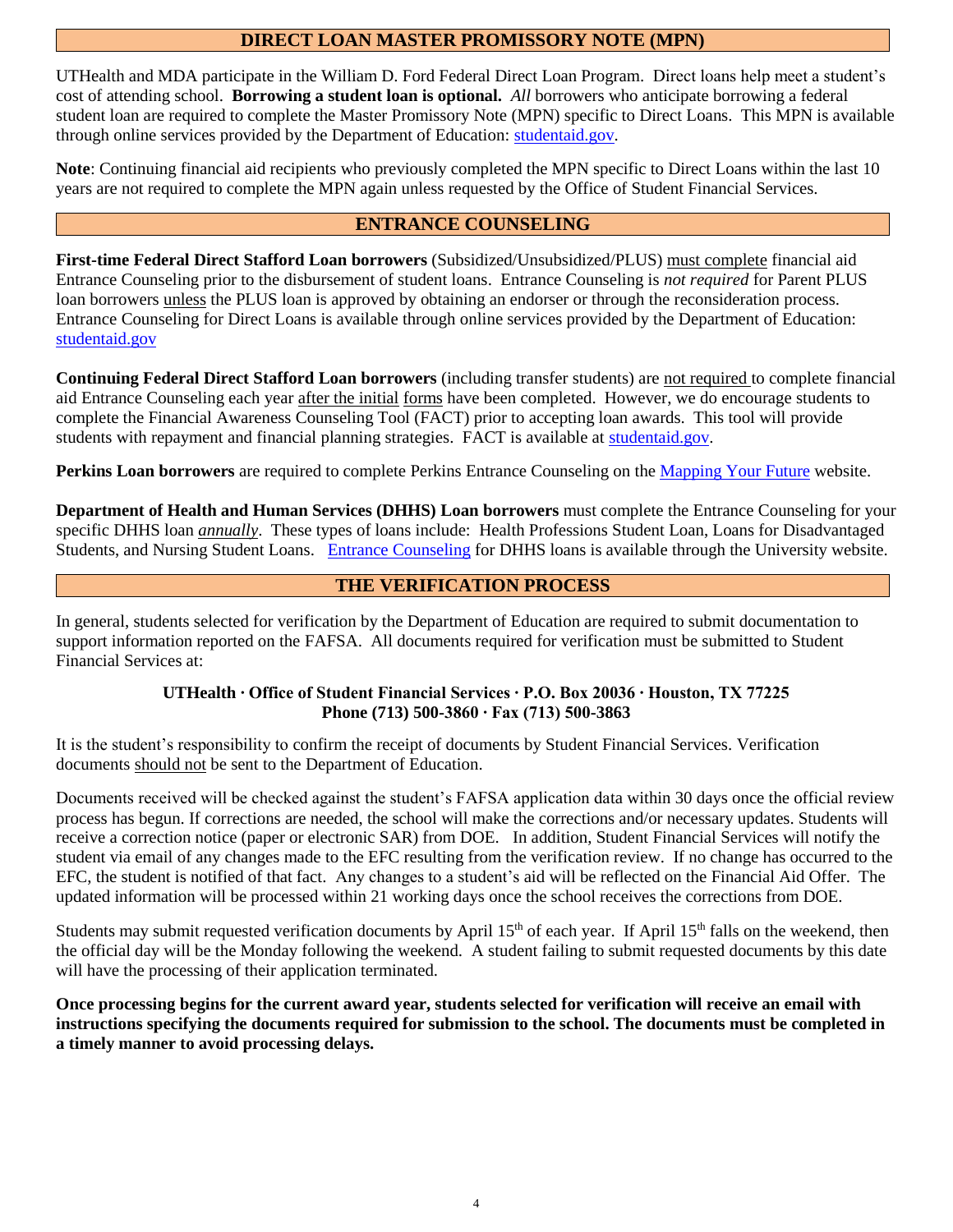For selected applicants only, Student Financial Services will accept the following documents as support of the federal items selected for verification:

1) **[Verification Worksheet](https://www.uth.edu/sfs/financial-aid/forms.htm)**

#### 2) **Income Documentation**

Tax Filers:

- [IRS Data Retrieval Tool](https://studentaid.ed.gov/sa/resources/irs-drt-text) (IRS DRT)
- [IRS Tax Return Transcript](https://www.irs.gov/individuals/get-transcript)

Non-Filers:

- W-2's and/or 1099's to confirm income earned from work, if applicable
- Verification of Non-filing from the IRS, if requested.

#### 3) **Other Verification Documentation**

Documentation specific to an individual's situation may be requested of certain applicants selected for verification. Applicants should review their "To Do List" items on myUTH for a list of specific documents and instructions.

Additional items may include, but are not limited to:

#### **Proof of Citizenship**

- Birth Certificate
- U.S. Passport
- Permanent Resident card
- Certificate of Naturalization/Citizenship

**[Selective Service Registration](https://www.sss.gov/) [Social Security Card](https://www.ssa.gov/)**

Please Note: An applicant whose FAFSA information is selected for verification is required to complete verification before the institution makes changes based on professional judgement to the applicant's cost of attendance or to the values of the data items required to calculate the EFC.

### **FINANCIAL AID PROGRAMS**

This is a comprehensive list of financial assistance programs available through the Office of Student Financial Services. However, it should be noted that this may not encompass all sources of aid which may be available to applicants.

### **SCHOLARSHIPS**

Please visit the Student Financial Services web page for [scholarship](https://www.uth.edu/sfs/financial-aid/types-of-financial-aid/scholarships.htm) information and opportunities.

### **FEDERAL PELL GRANT**

The **[Federal Pell Grant](https://www.uth.edu/sfs/financial-aid/types-of-financial-aid/grants.htm)** is funded by the Federal government. Pell Grants are usually awarded only to undergraduate students who have not earned a bachelor's or a professional degree. In some cases, however, a student enrolled in a post baccalaureate teacher certification program may receive a Pell Grant. The Pell Grant does not need to be repaid (unless, for example, you withdraw from school and owe a refund).

#### **Students may only receive Federal Pell Grant funds from one school at a time during an academic period.**

Federal law limits the amount of Federal Pell Grant funds a student may receive over his or her lifetime to be the equivalent of six years of Pell Grant funding. Since the maximum amount of Pell Grant funding a student can receive each year is equal to 100%, the six-year equivalent is 600%.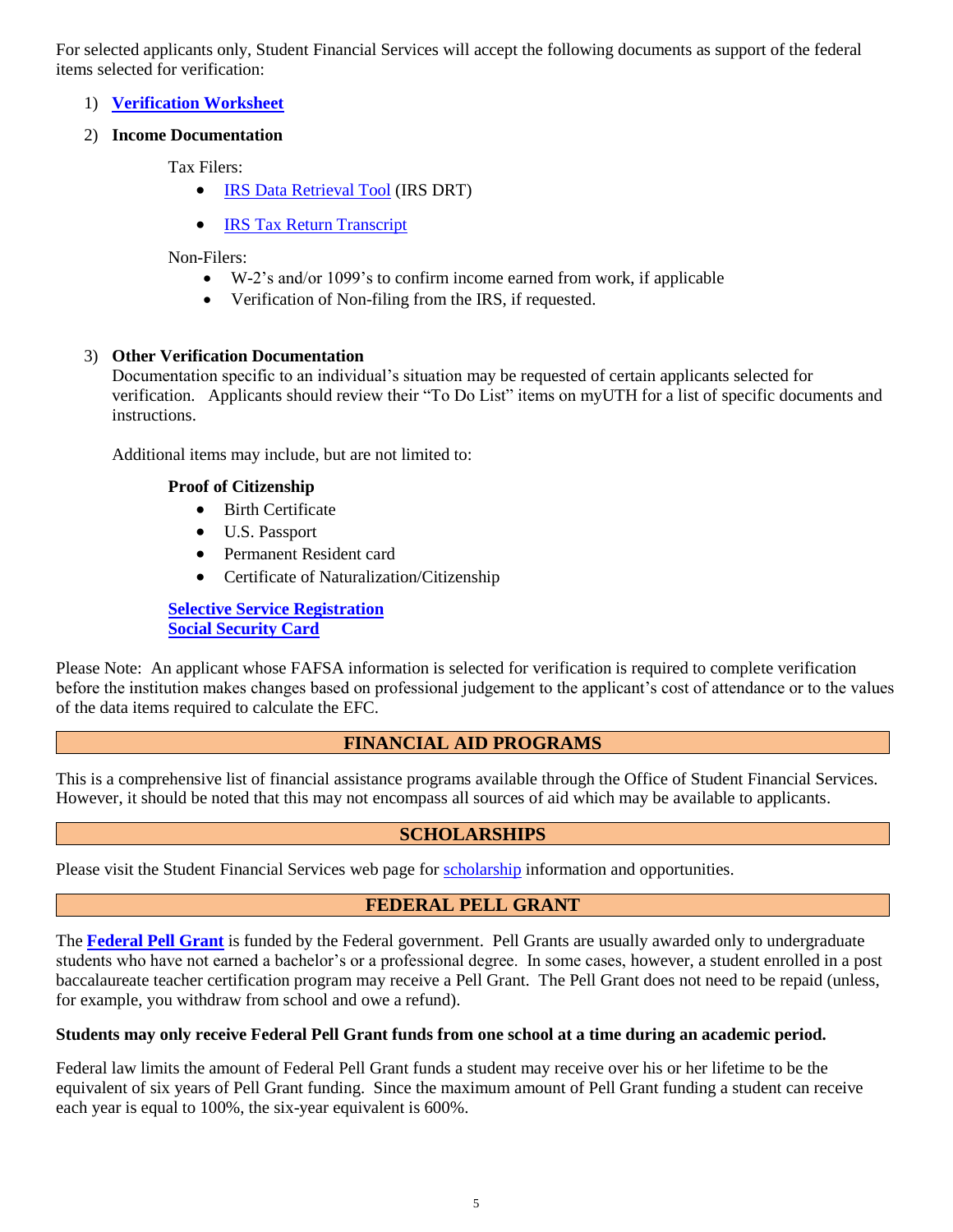### **FEDERAL SUPPLEMENTAL EDUCATION OPPORTUNITY GRANT**

The **[Federal Supplemental Educational Opportunity Grant](https://www.uth.edu/sfs/financial-aid/types-of-financial-aid/grants.htm)** (FSEOG) is a Federal grant program for undergraduate UTHealth students administered directly by the financial aid office of participating schools. Students who will receive Federal Pell Grants and have the most financial need will receive FSEOG first. Like the Pell Grant, FSEOG does not need to be repaid.

FSEOG awards are made on a first come, first served basis to those who qualify based on fund availability.

# **DESIGNATED TUITION GRANT**

The Designated Tuition Grant is a need-based assistance program whereby the university is obligated under Texas Education Code §§ [56.011](http://www.statutes.legis.state.tx.us/Docs/ED/htm/ED.56.htm#56.011) an[d 56.012](http://www.statutes.legis.state.tx.us/Docs/ED/htm/ED.56.htm#56.012) to set aside a portion of resident tuition to be used as gift-aid for [resident students.](http://texreg.sos.state.tx.us/public/readtac$ext.TacPage?sl=T&app=9&p_dir=N&p_rloc=181014&p_tloc=&p_ploc=1&pg=4&p_tac=&ti=19&pt=1&ch=21&rl=21)

#### **TEXAS PUBLIC EDUCATION GRANT**

The **Texas [Public Education Grant](https://www.uth.edu/sfs/financial-aid/types-of-financial-aid/grants.htm)** (TPEG) is a grant provided to students with financial need and is administered directly by the financial aid office of participating schools. TPEG awards are made on a first come, first served basis to those who qualify based on fund availability.

# **TOWARDS EXCELLENCE, ACCESS AND SUCCESS (TEXAS) GRANT**

The **[TEXAS Grant](https://www.uth.edu/sfs/financial-aid/types-of-financial-aid/grants.htm#texas)**, administered by the state of Texas, is a need-based grant provided to undergraduate students who have completed either a Recommended or Distinguished Achievement high school program at an accredited Texas High School.

The state priority deadline for applying for the Texas Grant is January 15<sup>th</sup> of each year. Funding is limited and the program is subject to change by the Texas Legislature.

## **FEDERAL PERKINS LOAN**

### **[Federal Perkins Loans](https://www.uth.edu/sfs/financial-aid/types-of-financial-aid/loans.htm#perkins)**

The Perkins program has been phased-out by Congress as of September 30, 2017. Previous Perkins loan borrowers may contact the institution regarding repayment information.

# **WILLAM D. FORD FEDERAL DIRECT LOAN PROGRAMS**

#### **[Federal Direct Subsidized Loan](https://www.uth.edu/sfs/financial-aid/types-of-financial-aid/loans.htm#sub) (Direct Subsidized)**

The Direct Subsidized loan is an optional loan offered by the Department of Education. These loans are available to *undergraduate* students who demonstrate *financial need* as determined by the Department of Education. Direct Subsidized Loans assist with educational expenses but may not exceed financial need. No interest is charged while a student is enrolled at least half-time in an eligible school, for the first six months after leaving school (referred to as a *grace period***\***) and during deferment periods. The student is responsible for repaying the loan.

#### **[Federal Direct Unsubsidized Loans](https://www.uth.edu/sfs/financial-aid/types-of-financial-aid/loans.htm#unsub) (Direct Unsubsidized)**

The Direct Unsubsidized loan is an optional loan offered by the Department of Education. These loans are available to both *undergraduate* and *graduate* students and are *not* based on financial need as determined by the Department of Education. Interest is charged during all periods; even during the time a student is enrolled at least-half time in an eligible school, during grace and deferment periods. The student is responsible for repaying the loan.

### **[Federal Direct](https://www.uth.edu/sfs/financial-aid/types-of-financial-aid/loans.htm#plus) PLUS Loan (Parent PLUS) - Dependent Students**

Parent PLUS loans are interest-bearing loans for the parents of dependent students who are enrolled at least half-time in a degree-seeking program at an eligible school. This loan assists with educational expenses up to the student's cost of attendance minus all other assistance. Interest is charged during all periods beginning on the date of the loan's first disbursement. The parent is responsible for repaying the loan.

#### **[Federal Direct PLUS Loan](https://www.uth.edu/sfs/financial-aid/types-of-financial-aid/loans.htm#grad_plus) (Graduate PLUS) - Graduate/Professional Students**

Graduate PLUS loans are interest-bearing loans for graduate/professional students enrolled at least half-time in a degreeseeking program at an eligible school. This loan assists with educational expenses up to the student's cost of attendance minus all other assistance. Interest is charged during all periods beginning on the date of the loan's first disbursement.The student is responsible for repaying the loan. For more information regarding Federal Direct Loans visit [studentaid.gov](https://studentaid.gov/)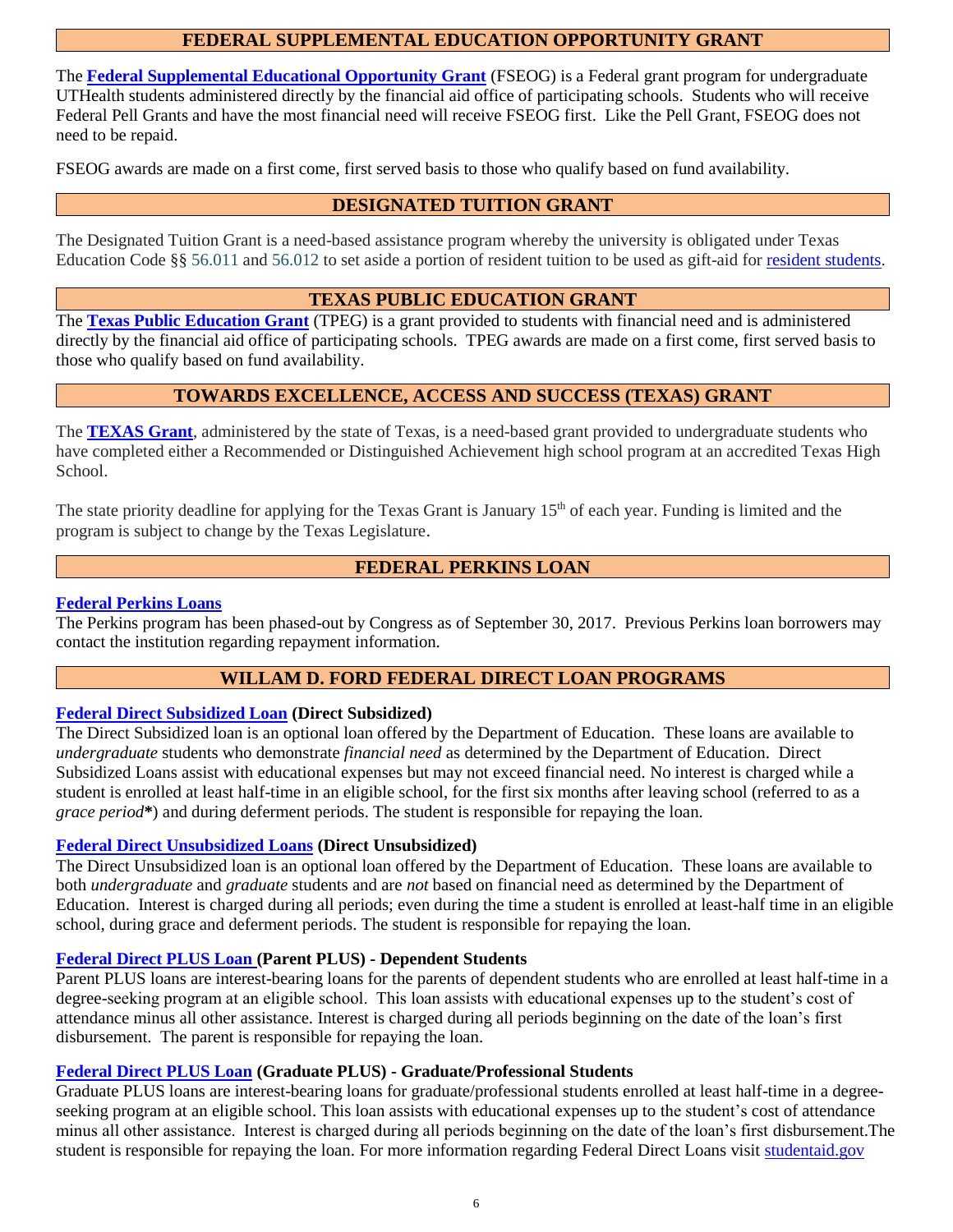# **FEDERAL DIRECT LOAN FEES**

Borrowers pay a [loan origination fee](https://studentaid.ed.gov/sa/types/loans/interest-rates#fees) on all Direct Subsidized, Unsubsidized and PLUS Loans. The loan fee will be proportionately deducted from each loan disbursement.

### **FEDERAL DIRECT LOAN LIMITS**

The school uses information from the student's FAFSA to determine the type of loan(s) and actual loan amount a student qualifies for based on a student's financial need, dependency status and grade level. There are loan [limits](https://studentaid.ed.gov/sa/types/loans/subsidized-unsubsidized#how-much) on the amount of Direct Subsidized and Unsubsidized funds a student may be eligible to receive each academic year (annual loan limits) and the total amounts a student may borrow for both undergraduate and graduate study (aggregate loan limits).

Graduate and professional students enrolled in certain health profession programs may qualify for additional Direct Unsubsidized Loan amounts each academic year. Please contact the Office of Student Financial Services for more information about annual and aggregate limits for health profession students.

# **FEDERAL DIRECT LOAN INTEREST RATES & INTEREST FORMULA**

[Interest rates](https://studentaid.ed.gov/sa/types/loans/interest-rates#rates) for Federal Direct Loans are set by Congress and are based upon formulas that use the equivalent rates of the 91-day Treasury bill plus a statutory add-on percentage. The calculated rate is capped by a maximum interest rate.

For more information regarding interest rates visit [studentaid.gov.](https://studentaid.gov/)

## **INSTITUTIONAL LOANS**

#### **[Health Profession Student Loan](https://www.uth.edu/sfs/financial-aid/types-of-financial-aid/loans.htm#hpsl) (HPSL)**

The Health Professions Student Loan program provides long term, low interest rate (5%) loans to full-time students enrolled in the **Doctor of Dental Surgery (DDS)** program. When compared to other federal student loans and private loans, this loan provides a significant savings.

#### **[Loans for Disadvantaged Students](https://www.uth.edu/sfs/financial-aid/types-of-financial-aid/loans.htm#lds) (LDS)**

The Loans for Disadvantaged Students program is a federal loan made available by the Department of Health and Human Services. This loan program provides long term, low interest rate (5%) loans to full-time, financially needy students from disadvantaged backgrounds enrolled in the **Doctor of Medicine (MD)** or **Doctor of Dental Surgery (DDS)** program. When compared to other federal student loans and private loans, the Loans for Disadvantaged Students provide a significant savings.

The Office of Student Financial Services is responsible for making reasonable determinations of need and providing loan awards. For more information regarding these loan programs, please call the Office of Student Financial Services at (713) 500-3860.

# **NON-DISCRIMINATION POLICY**

#### **Non-Discrimination Policy**

To the extent provided by applicable law, no person shall be excluded from participation in, denied the benefits of, or be subject to discrimination under, a program or activity sponsored or conducted by the Office of Student Financial Services on the basis of race, color, national origin, religion, sex, sexual orientation, age, veteran status or disability.

#### **Federal and State Laws**:

- Title VI of the Civil Rights Act of 1964, 42 U.S.C. §2000d et seq., and its implementing regulation at, 34 C.F.R. Part 100, which prohibit discrimination on the basis of race, color or natural origin;
- Title IX of the Education Amendments of 1972, 20 U.S.C. §1618 et seq., and its implementing regulation at, 34 C.F.R. Part 106, which prohibit discrimination on the basis of sex;
- Section 504 of the Rehabilitation Act of 1973, 29 U.S.C. §794 (amended 1992), and its implementing regulation at, 34 C.F.F. Part 104, which prohibit discrimination on the basis of disability;
- Title II of the Americans with Disabilities Act of 1990, 42 U.S.C. §12132, and its implementing regulation at, 28 C.F.R. Part 35, which prohibit discrimination on the basis of disability; and
- The Age Discrimination Act of 1975, 42 U.S.C. §6101 et seq., and its implementing regulation at, 34 C.F.R. Part 110, which prohibit discrimination on the basis of age.